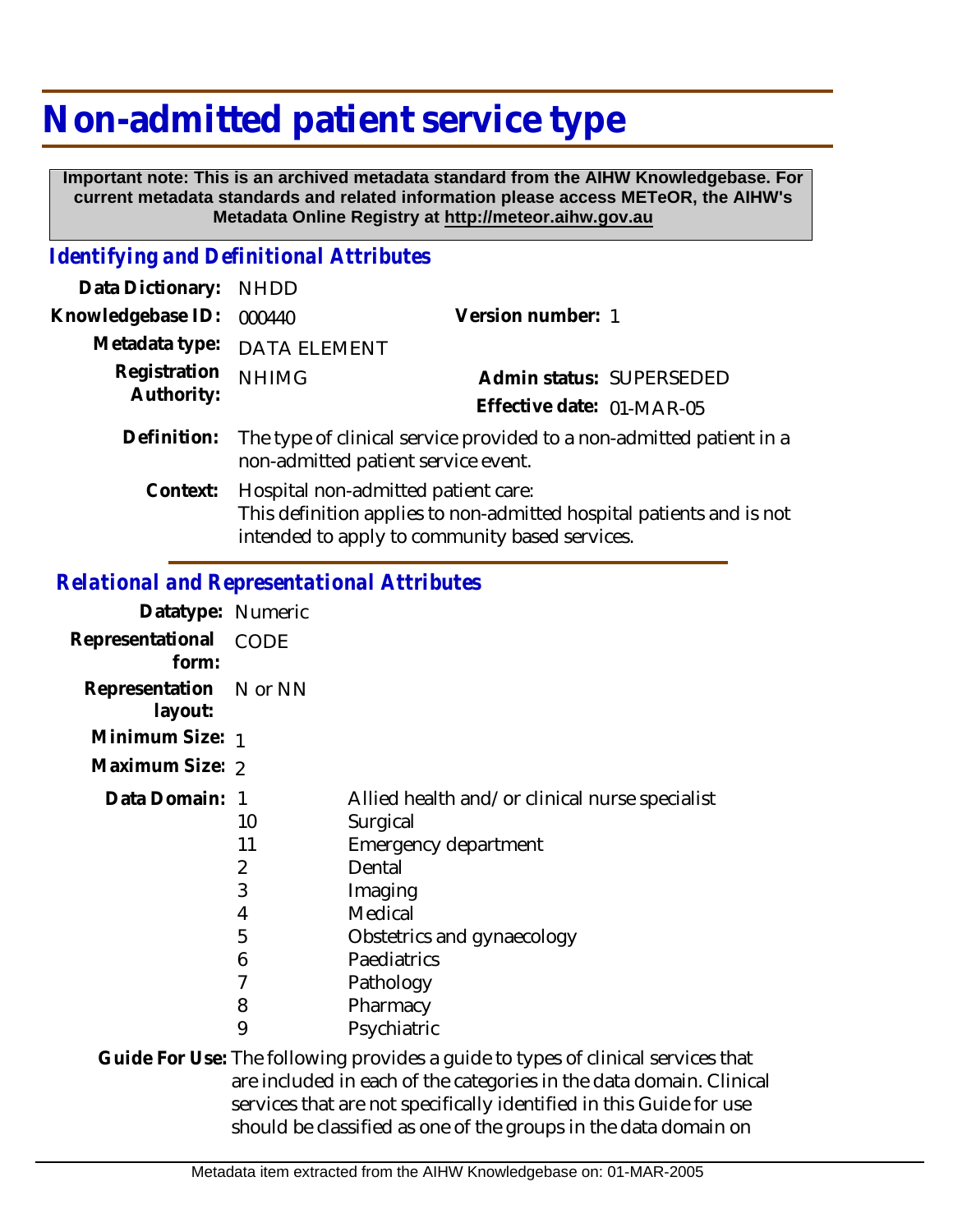the basis of the type of clinical professional staff involved in providing the service event.

In paediatric hospitals, the full range of service types should be used. That is, paediatric medical should be reported as medical and paediatric surgical should be reported as surgical.

| Clinical service type                             | Clinical service examples                                                                                                                                                                                                                                                                                                      |
|---------------------------------------------------|--------------------------------------------------------------------------------------------------------------------------------------------------------------------------------------------------------------------------------------------------------------------------------------------------------------------------------|
| Allied health and/or<br>clinical nurse specialist | Audiology<br>Clinical pharmacy<br>Diabetes education<br>Neuropsychology<br>Nutrition/dietetics<br>Occupational therapy<br>Optometry<br>Orthoptics<br>Orthotics<br>Physiotherapy<br>Podiatry<br>Prosthetics<br>Psychology<br>Social work<br>Speech pathology<br>Stomal therapy<br>Wound management                              |
| Dental<br>Imaging<br>Medical                      | Dental<br>Medical imaging<br>Aged care<br>Alcohol and other drug<br>Allergy<br>Anti-coagulant<br>Asthma<br>Cardiology<br><b>Clinical measurement</b><br>Dermatology<br>Dementia<br>Developmental disabilities<br><b>Diabetes</b><br>Endocrine<br>Epilepsy<br>Falls<br>Gastroenterology<br>General internal medicine<br>Genetic |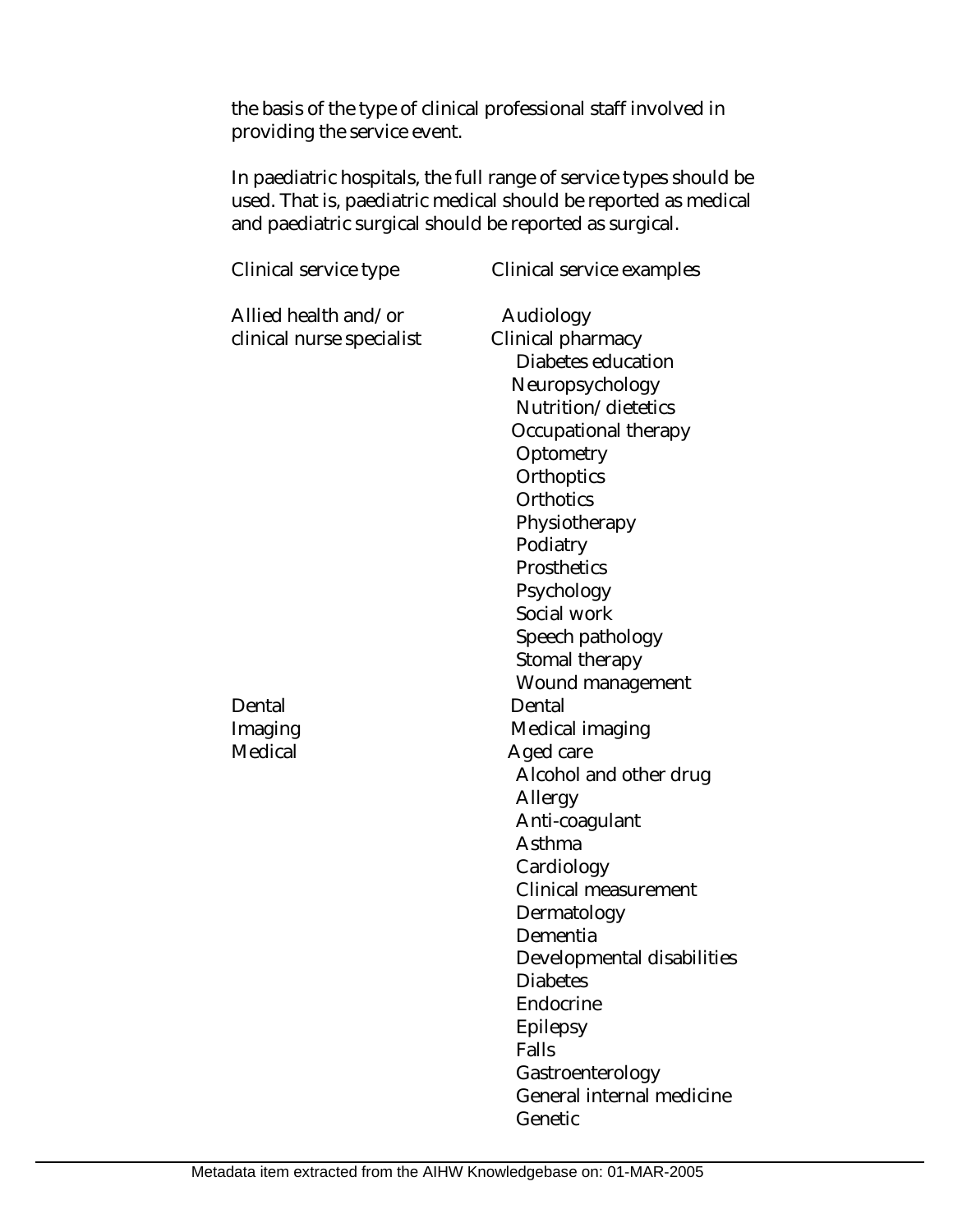|                            | Haematology           |
|----------------------------|-----------------------|
|                            | Hepatobiliary         |
|                            | Hypertension          |
|                            | Hyperbaric medicine   |
|                            | Immunology            |
|                            | Infectious diseases   |
|                            | Medical oncology      |
|                            | Metabolic bone        |
|                            | Nephrology            |
|                            | Neurology             |
|                            | Occupational medicine |
|                            | Palliative care       |
|                            | Pain management       |
|                            | Pulmonary             |
|                            | Radiation oncology    |
|                            | Rehabilitation        |
|                            | Respiratory           |
|                            | Rheumatology          |
|                            | Spinal                |
|                            | Transplants           |
| Obstetrics and gynaecology | Family planning       |
|                            | Gynaecology           |
|                            | Gynaecology oncology  |
|                            | Obstetrics            |
|                            | Assisted reproductive |
| technology                 |                       |
| Pathology                  | Pathology             |
| Paediatrics                | Adolescent health     |
|                            | Neonatal              |
|                            | Paediatric medicine   |
|                            | Paediatric surgery    |
| Pharmacy                   | Dispensing pharmacy   |
| Psychiatric                | Psychiatry            |
| Surgical                   | <b>Breast</b>         |
|                            | <b>Burns</b>          |
|                            | Cardiac surgery       |
|                            | Colorectal            |
|                            | Craniofacial          |
|                            | Ear, nose and throat  |
|                            | Fracture              |
|                            | General surgery       |
|                            | Neurosurgery          |
|                            | Ophthalmology         |
|                            | Orthopaedics          |
|                            | Plastic surgery       |